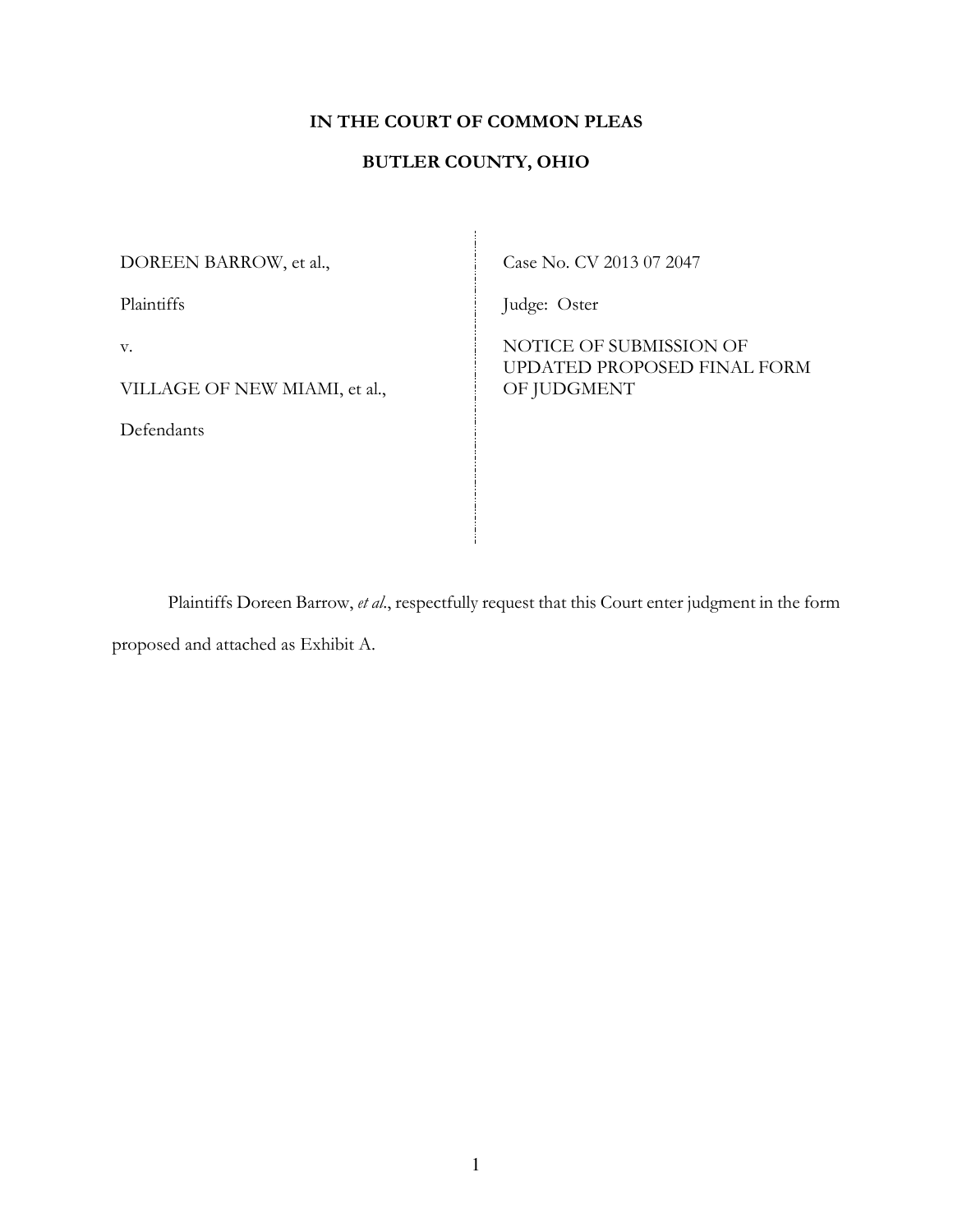Respectfully submitted,

jartuma 2

Charles H. Rittgers (0003020) RITTGERS & RITTGERS Attorney for Plaintiff 12 East Warren Street Lebanon, Ohio 45036 (513) 932-2115 edwardsk@rittgers.com

Michael K. Allen (0025214) MICHAEL K. ALLEN & ASSOC., LLC 810 Sycamore Street, Floor 5 Cincinnati, OH 45202 513-334-0209 mike@mkallenlaw.com

Joshua Adam Engel (0075769) ENGEL & MARTIN, LLC 4660 Duke Drive, Ste 101 Mason, Ohio 45040 (513) 445-9600 Fax: (513) 492-8989 engel@engelandmartin.com

Paul M. De Marco (0041153) MARKOVITS, STOCK & DEMARCO, LLC 3825 Edwards Road, Suite 650 Cincinnati, Ohio 45209 513-651-3700 PDeMarco@msdlegal.com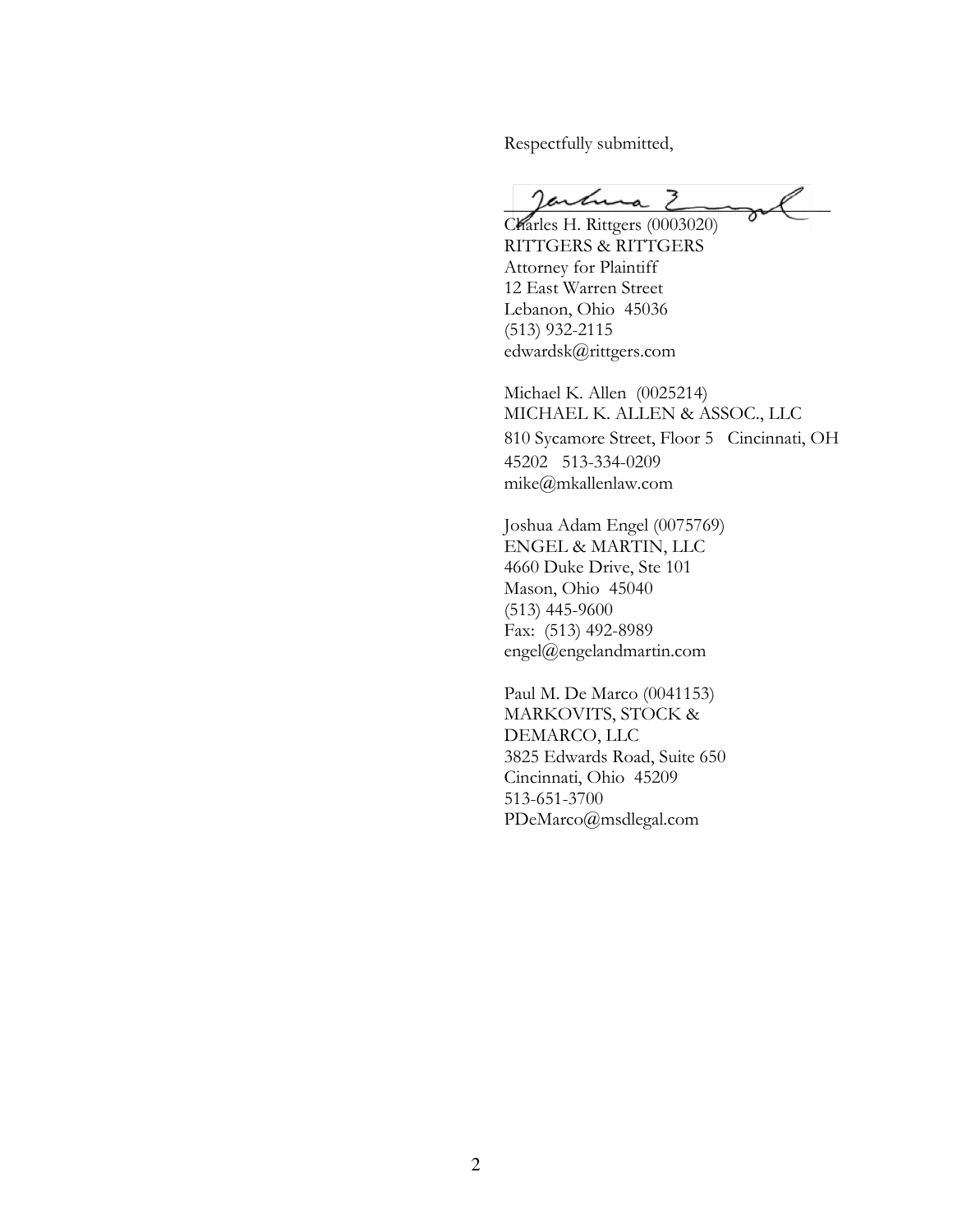#### **CERTIFICATE OF SERVICE**

I hereby certify a true and accurate copy of the foregoing was served upon the following via e-mail on this the 13th day of March, 2019:

> Felix J. Gora (0009970) James J. Englert (0051217) Anthony G. Raluy (pro hac vice) RENDIGS, FRY, KIELY & DENNIS, LLP 600 Vine Street, Suite 2650 Cincinnati, OH 45202 E-mail: fjg@rendigs.com jenglert@rendigs.com traluy@rendigs.com

> > Respectfully submitted,

Jartuna Z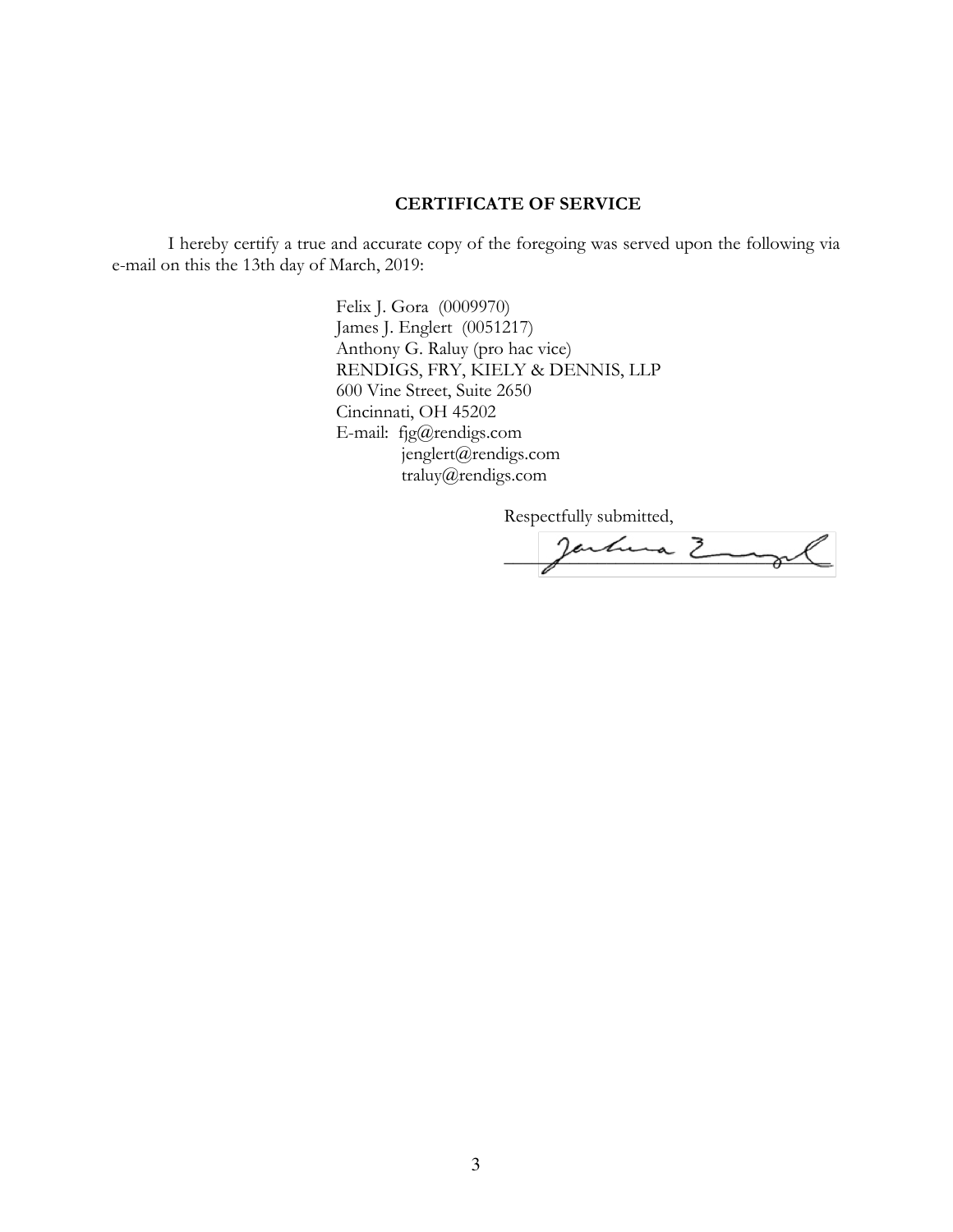#### **IN THE COURT OF COMMON PLEAS**

### **BUTLER COUNTY, OHIO**

DOREEN BARROW, et al.,

Plaintiffs

Case No. CV 2013 07 2047

Judge: Oster

v.

FINAL ORDER AND JUDGMENT

VILLAGE OF NEW MIAMI, et al.,

Defendants

1. Incorporation of Prior Decisions and Definitions.

The Court, for purposes of this Order adopts the analysis set forth in its prior decisions granting Summary Judgment and Class Certification.

This Order and Judgment concerns Council Ordinance 1917 adopted by the Village of New Miami (the "Village") Council on July 5, 2012 (the "Ordinance"). The Ordinance created an Automated Speed Enforcement Program ("ASEP").

2. Judgment

The Court grants summary judgment in favor of the Defendants on Count I of the Complaint. The Court grants Summary Judgment in favor of the Plaintiff Class on Counts II, III, and IV.

On Count II, the Court issues a declaratory judgment that the Ordinance 1917 violates the "Due Course of Law" provision of the Ohio Constitution.

On Count III, the Court issues a permanent injunction prohibiting the Village from enforcement of the Ordinance. The Village is further permanently enjoined from adopting or modifying a new ASEP which violates the "Due Course of Law" guarantees of the Ohio Constitution. This Order is binding upon the parties to the action, their officers, agents, servants, employees, attorneys and those persons in active concert or participation with them who receive actual notice of this Order whether by personal service or otherwise.

On Count IV, the Court orders The Village to pay equitable restitution in the amount of \$3,627,245.67. This amount is calculated as follows: payments by class members in the amount of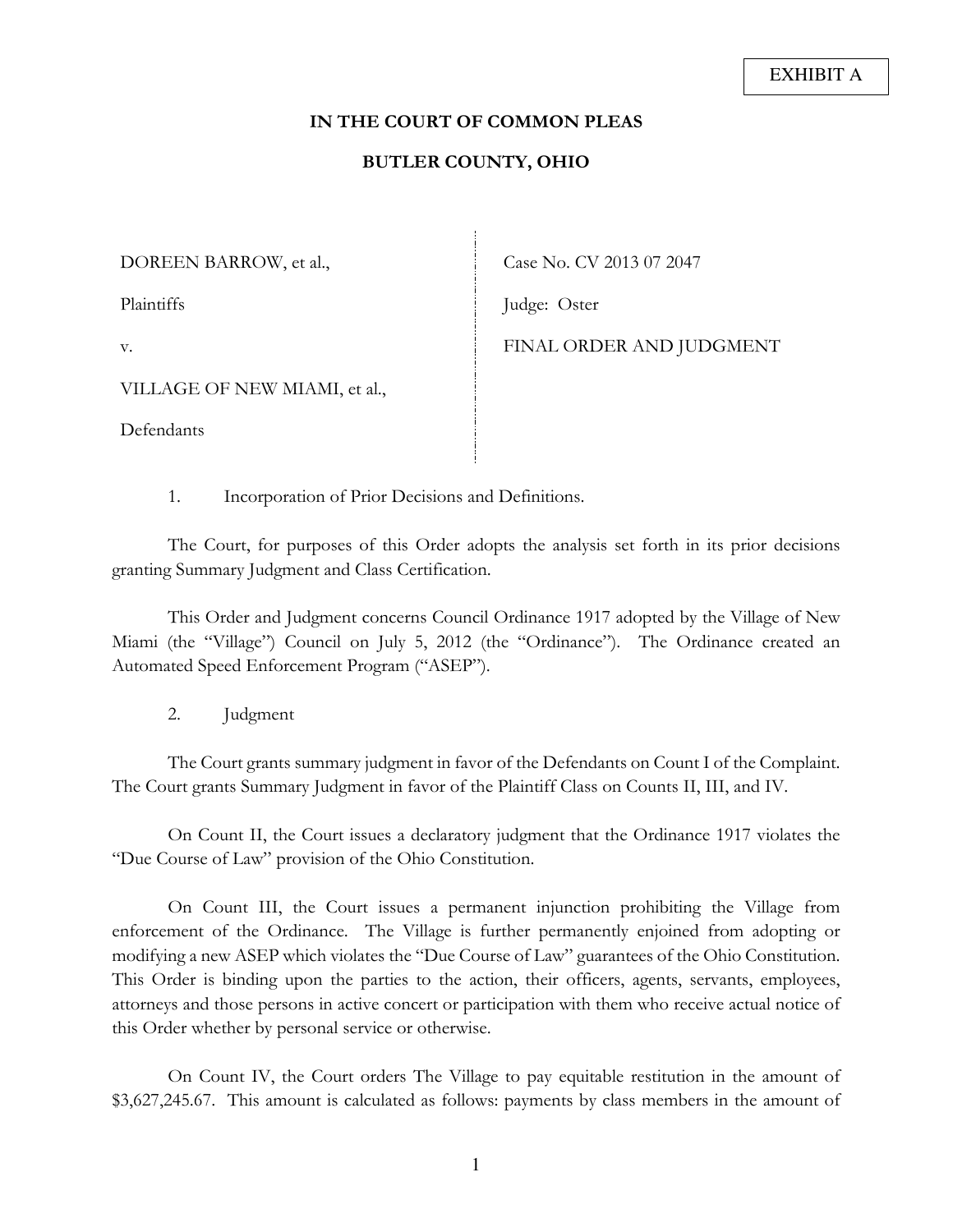\$3,066,422.11 plus interest in the amount of \$560,823.56 Interest was calculated using simple interest at a 3% annual rate from the date when a class member made a payment to the Village.

The restitution shall be paid as set forth below.

2. Jurisdiction.

The Court has personal jurisdiction over the Parties and all Class Members and has subjectmatter jurisdiction over this action, including, without limitation, jurisdiction to Order the relief in this Order.

Without in any way affecting the finality of this Final Order and Judgment, this Court expressly retains exclusive and continuing jurisdiction over the Parties, including the Class, and all matters relating to the administration, consummation, validity, enforcement and interpretation of this Final Order and Judgment, including, without limitation, for the purpose of entering such additional orders, if any, as may be necessary or appropriate to protect or effectuate this Final Order and Judgment, and to ensure the fair and orderly administration of the equitable restitution.

3. Certification of the Class.

The Court previously granted certification of the Class in this Action. The certification has been affirmed by the Twelfth District Court of Appeals.

4. Adequacy of Representation.

The Court previously affirmed the appointment of Plaintiffs Barrow, McGuire, Muirheid, Woods, Johnson and Doepke as Class Representatives and Michael Allen, Joshua Engel, Paul DeMarco, and Charles Rittgers as Class Counsel. The appointment of Class Representatives and Class Counsel, respectively, is fully and finally confirmed. The Court finds that Class Representatives and Class Counsel and Plaintiff have fully and adequately represented the Class.

5. Creation of a Common Fund

The Village shall immediately pay the full amount of the equitable restitution into a fund to be established and administered by Class Counsel. The fund shall be considered to be a "common fund" established for the benefit of the class. Expenses not otherwise specified in this Order related to the administration of the fund and/or for the benefit of the Class shall be paid from the fund.

In the event that this Judgment and Order is stayed, the Court orders that interest shall accrue at the annual rate of 3% on the amount of equitable restitution to be paid into the fund by the Village.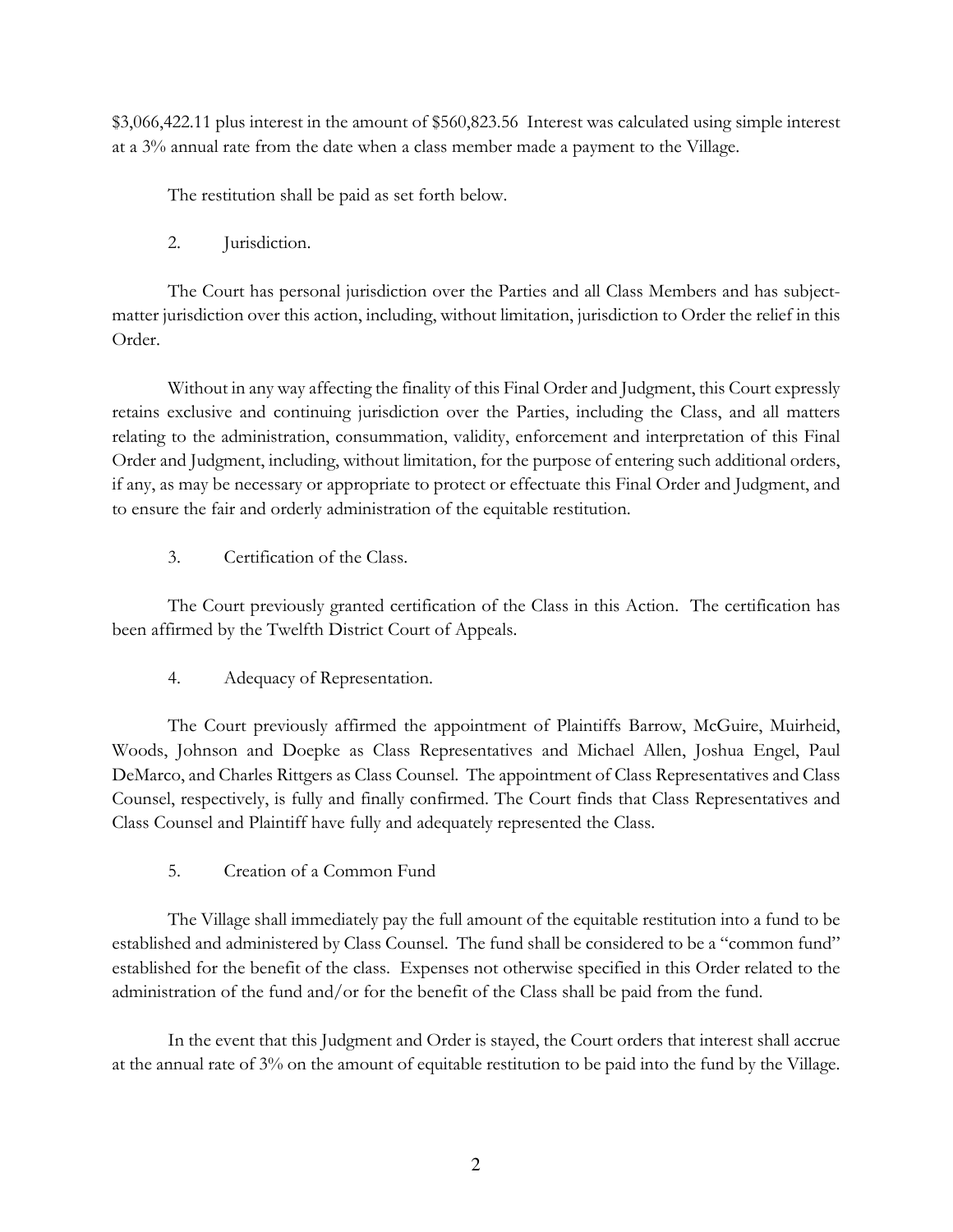#### 6. Court Approved Expenses and Findings

The Court approves the following expenses to be paid out of the common fund prior to the payment of equitable restitution:

a. Fund Administrator

Class Counsel shall, with the approval of the Court, retain a fund administrator. The fund administrator shall be responsible for the payment of restitution to class members and other ministerial and accounting duties. The fund administrator shall be responsible for the payment of all expenses related to the administration of the fund, including postage, banking and professional fees. The fund administrator shall receive compensation (including expenses) in an amount not to exceed \$360,000.00.

b. Class Representatives

Class Representatives shall each receive \$950 for the initiation of the action, work performed, and the risks undertaken. The Court finds that such a payment is reasonable and appropriate.

c. Class Counsel

The Court approves fees for Class Counsel in the amount of \$1,196,991.07, plus 33% of any interest accrued on that amount subsequent to this Order. The fees for Class Counsel are calculated under the percentage of funds method as 33% of the total amount recovered. The Court finds that Class Counsel undertook significant work and efforts to secure a benefit for the Class. This finding is supported by the observation that this matter has twice been to the Court of Appeals on interlocutory appeals and a further appeal is expected.

The Court finds Class Counsel's attorneys' fees request to be reasonable. The Court finds that 33% of the common fund is consistent with contingent fee arrangements in the State of Ohio and in the range of awards in other class action lawsuits. The Court further finds that the percentage is reasonable taking into account the novelty and difficulty of the issues presented, the quality of counsel's services, the time needed for this litigation to conclude, the amount at stake, and the result obtained. Class Counsel are experienced in this type of litigation, diligently managed the case, and also handled the matter over the past four years on a purely contingent basis. Most significantly, Class Counsel secured substantial results for Class Members, both in terms of monetary compensation and also in obtaining preliminary and permanent injunctive relief which had a lasting, non-monetary public benefit.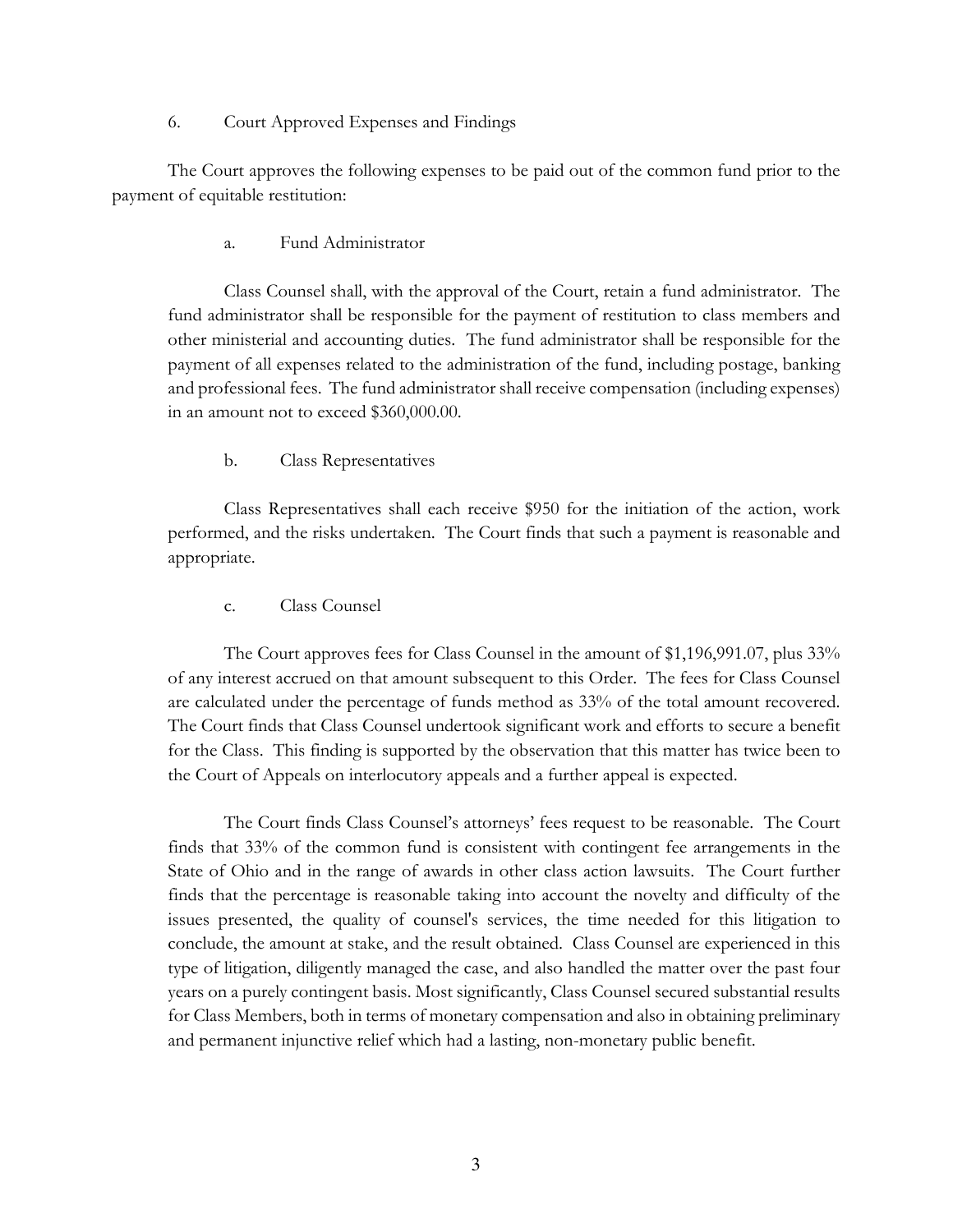The Court also approves Class Counsel's request for reimbursement of advanced litigation expenses in the amount of \$1237.10.

d. Public Records Litigation

The Court approves fees and expenses incurred by Class Counsel as additional expenses in *State of Ohio ex rel. Joshua Engel, et al v. Village of New Miami*, Twelfth District Court of Appeals No. CA 2017 03 0036. The Court finds that obtaining the public records sought in that litigation was for the benefit of the Class. Class Counsel shall, within 14 days of the conclusion of the *mandamus* action, submit an affidavit to the Court setting forth all fees and expenses incurred in connection with that matter.

7. Distribution of Funds to the Class

Prior to the distribution of funds, the fund administrator shall make all reasonable and diligent efforts to update the addresses of the class members.

a. Initial Distribution.

Following the payment of the Expenses approved in the previous section, the Fund Administrator shall distribute to each member of the class a share of the remaining funds. The amount to be distributed to each class member shall be proportionate to the payment made by the class member to the Village.

b. Second Distribution

The claims administrator shall make reasonable efforts to locate any class members who did not actually receive the Initial Distribution, whether because of address changes, uncashed check, or otherwise. If found, such class members shall receive their initial distributions before the Second Distribution takes place.

No less than 270 days following the Initial Distribution, the fund administrator shall distribute to each member of the class who actually received a payment in the initial distribution a share of the remaining funds (whether due to undelivered, returned, or uncashed checks, or otherwise). The amount to be distributed to each class member shall be proportionate to the payment made by the class member to the Village.

c. Final Distribution

Any funds remaining after the Second Distribution shall be apportioned to all motorists who did not previously receive payments and shall be considered "Unclaimed